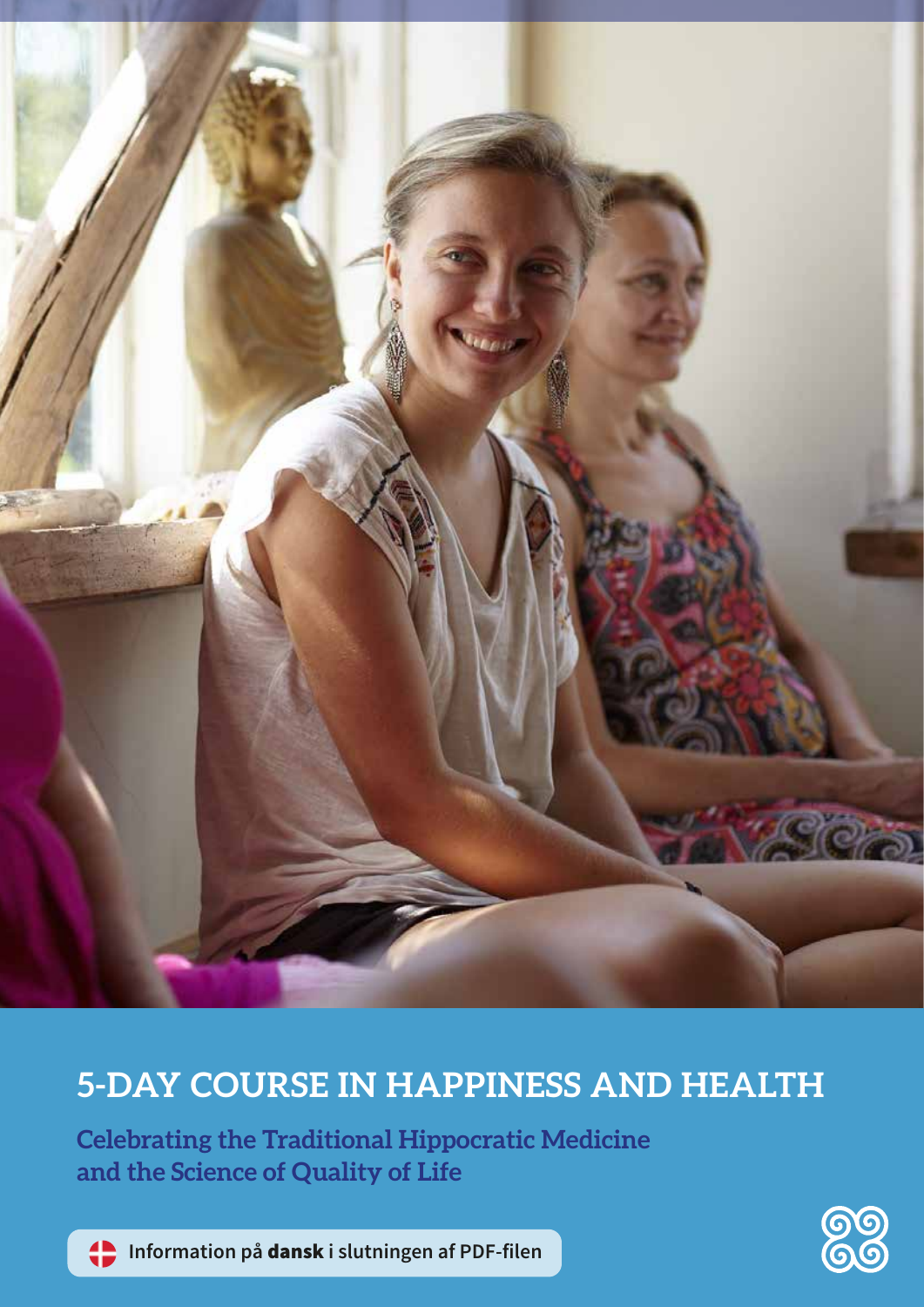

## **5-DAY COURSE IN HAPPINESS AND HEALTH**

Celebrating the Traditional Hippocratic Medicine and the Science of Quality of Life

*Teachers: Søren Ventegodt MD, EU-MSc-CAM, with Paulina Kordova*

*Date and place: July 18-22, 2022. The Great Hall, Kurrebo Price: 600 Euros. The price includes food (vegetarian/vegan) and accommodation.* **•**

### **CONTENT OF THIS COURSE:**

**The science of health and happiness, and the sacred, ancient medicine – evidence-based practice of the traditional Hippocratic mind-body medicine.** 

**A course for you who want to heal your life – and for you who want to be a healer. Meet and get to know Europe's very own, traditional medicine.**

- **• Sacred body, sacred healing heal your body from symptoms and disease**
- **• Sacred life, sacred mind heal your mind. Solve your mental and existential problems.**
- **• Sacred sexuality, sacred relationship accept the body, learn to live together**
- **• Sacred work, sacred talent find your life's purpose**
	- **• Sacred spirit go beyond yourself to freedom**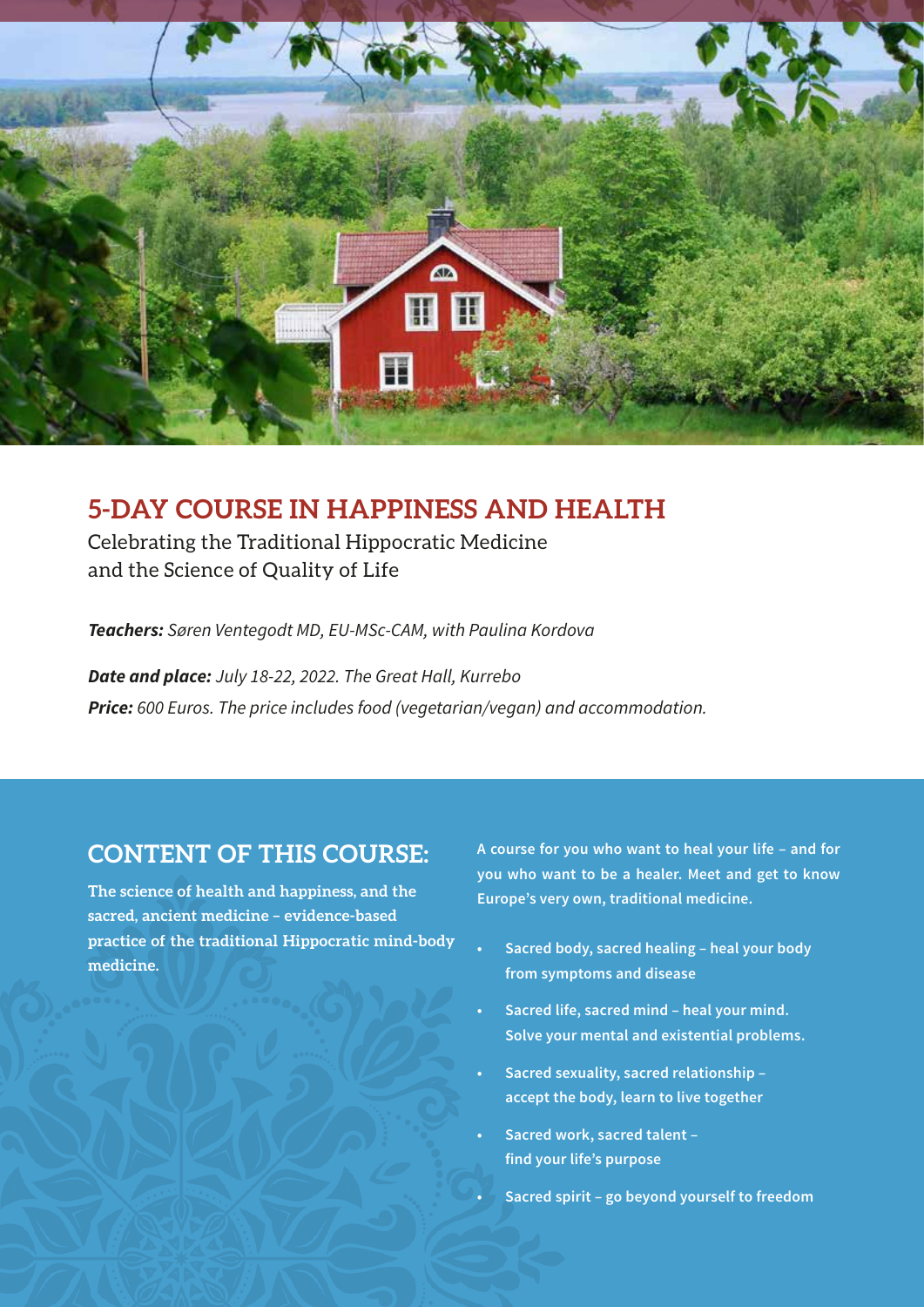## **PROGRAM:**

### **Theme of the days**

Day 1 – being. Being is the core of existence. A core we need to rediscover and conquer.

Day 2 – feeling. Emotional problems are the root of the conditioned mind and the ego. Confront all old emotions and break free of past and personal limitations.

Day 3 – understanding. Only understanding can set you free. Let go of what you have learned which is not true – this is the key to personal growth.

Day 4 – healing. All aspects of our life need healing: Body, mind, emotions, sexuality, and spirit.

Day 5 – celebrating life. Saying yes to life is the ultimate goal. To be fully alive. Present. Happy.



## Day 1

09.00-10.00 – being 10.00-11.00 – feeling 11.00-12.00 – understanding 13.00-14.00 – healing 14.00-15.00 – celebrating life 15.00-16.00 - contemplation

### Day 2

09.00-10.00 – being 10.00-11.00 – feeling 11.00-12.00 – understanding 13.00-14.00 – healing 14.00-15.00 – celebrating life 15.00-16.00 - contemplation

### Day 3

 09.00-10.00 – being 10.00-11.00 – feeling 11.00-12.00 – understanding 13.00-14.00 – healing 14.00-15.00 – celebrating life 15.00-16.00 - contemplation

### Day 4

09.00-10.00 – being 10.00-11.00 – feeling 11.00-12.00 – understanding 13.00-14.00 – healing 14.00-15.00 – celebrating life 15.00-16.00 - contemplation

### Day 5

09.00-10.00 – being 10.00-11.00 – feeling 11.00-12.00 – understanding 13.00-14.00 – healing 14.00-15.00 – celebrating life 15.00-16.00 - contemplation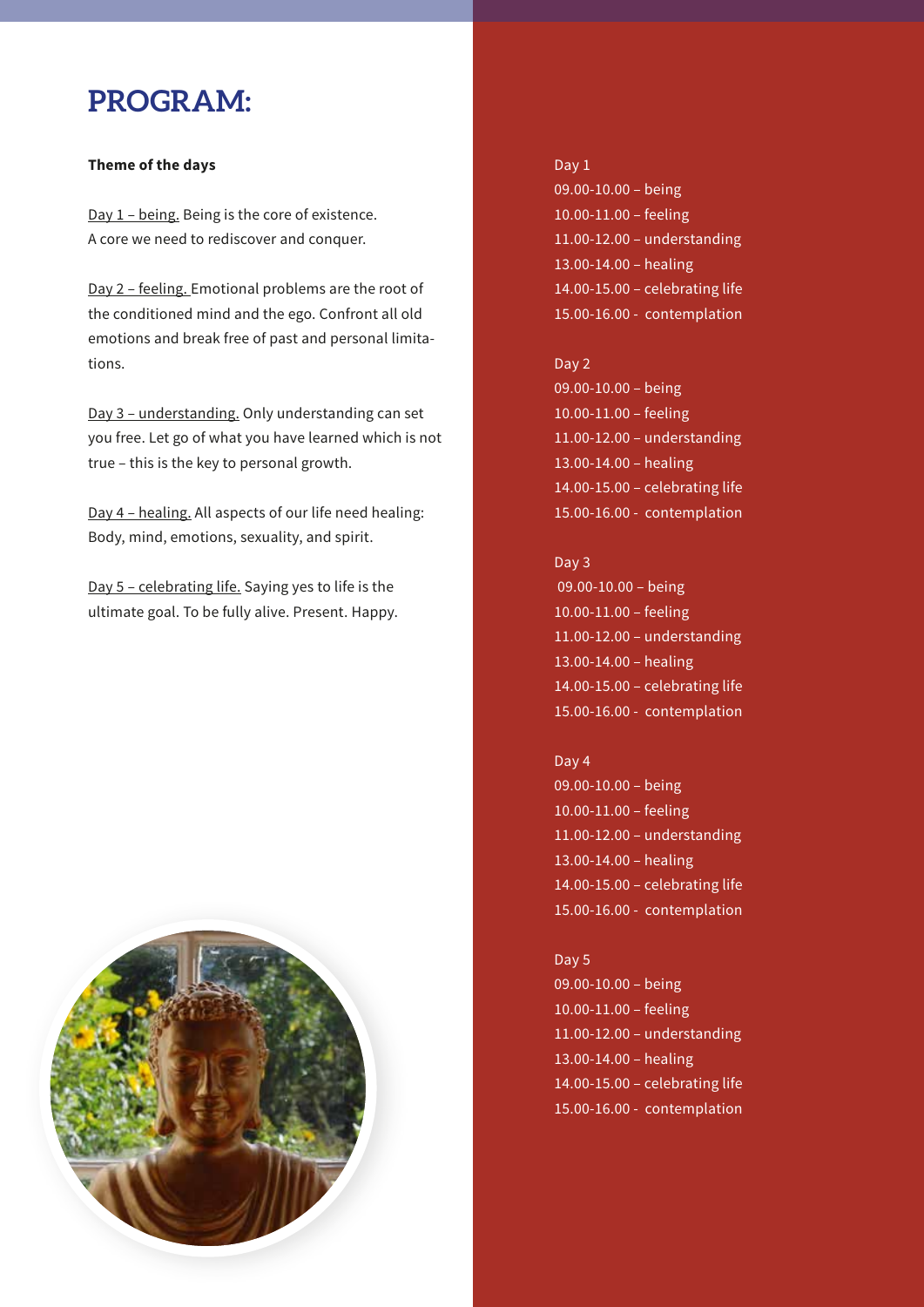

#### **About Søren Ventegodt MD, EU-MSc-CAM**

With more than 250 scientific papers on quality of life and healing (more that 100 of these are in pubmed.gov) and 8 textbooks on evidence-based, holistic, mindbody medicine, Ventegodt is a leading researcher in the 2500-year-old tradition of European mind-body therapy. Ventegodt has been training students in holistic medicine for two decades and have 30 years of experience as a therapist. With a background as medical doctor, he has been leading the Quality-of-Life Research Center from its start in 1990 at University Hospital, Copenhagen. He has also been leading the Nordic Campus of Inter-University College, Graz that gives the European Master of Science in alternative, psychosocial and complementary medicine (2006-2008).

### **About Paulina Kordova**

Paulina is existential psychotherapist and experienced bodyworker. She is also Søren's partner and co-teacher on many courses. She is leading the therapy at Elsebråne Retreat Center in Sweden. By bringing the female perspective to the teachings she makes the old healing tradition come vibrantly to life. Paulina has a strong intuition and the gift of seeing through human problems to understand their cause.

### **CONTACT & BOOKING**

**If you are interested in our services send us email on**  *ventegodt@livskvalitet.org* **or call/text us on phone**  *+45 20 66 67 66*

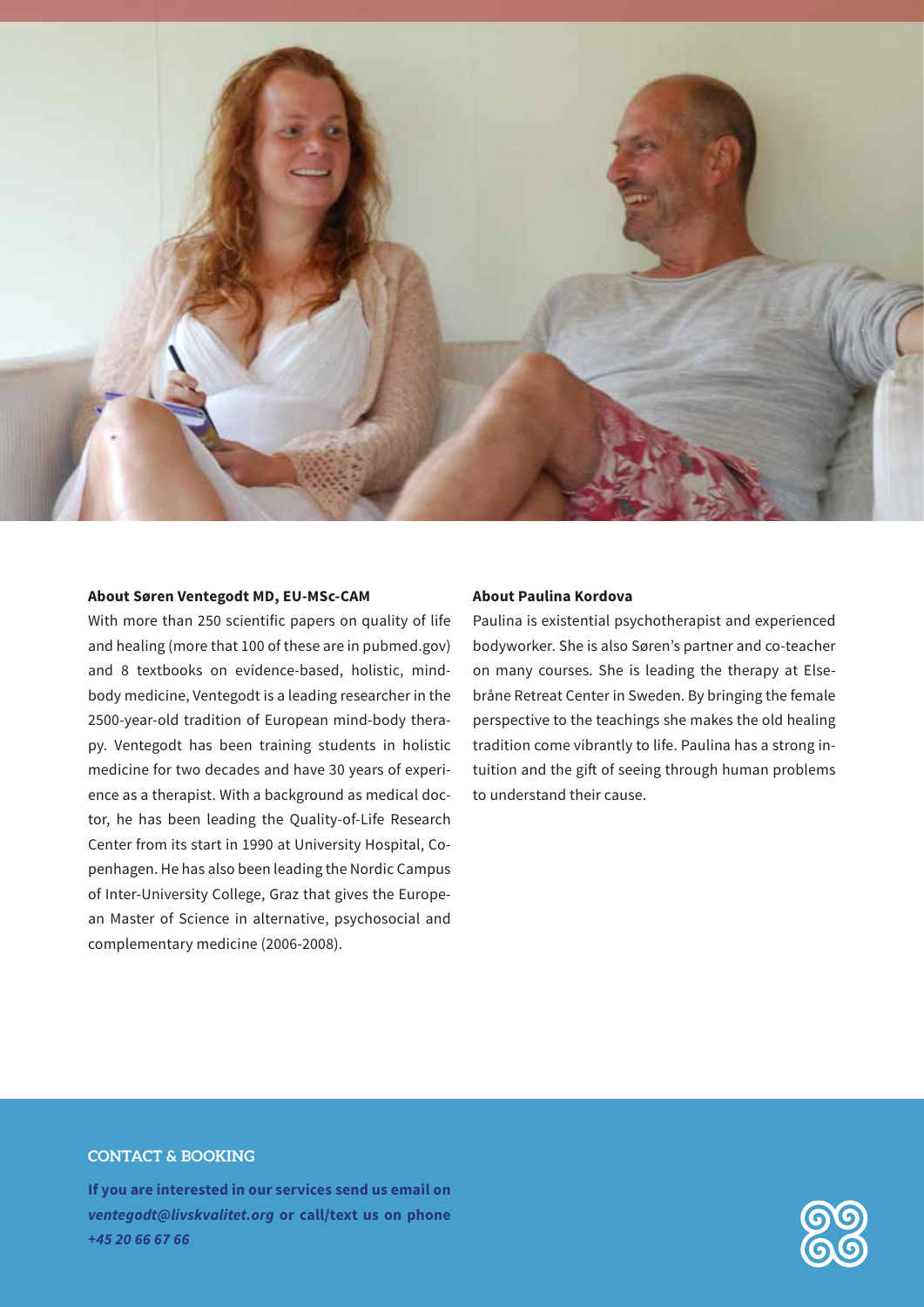

*"The natural healing force within each one of us is the greatest force in getting well."*

*Hippocrates* 

## **ABOUT THE SACRED, ANCIENT HIPPOCRATIC MIND-BODY MEDICINE**

First scientifically described by the Greek physician Hippocrates and his students 500 BC, the combination of talk-therapy and body-work has been used for healing body, mind, spirit and sexuality for more than two thousand years all over Europe. For the last 100 years, doctors have mostly been trained in the use of chemical medicine (drugs), and the classical medicine has been used much less that before. Through the 20th century patients all over the world developed a strong believe in chemical medicine. The problem with the chemical medicine is that it often removes symptoms without giving a causal cure, making the poor health condition chronical. During the past 30 years, a massive body of new science has indicated that the old, sacred medicine often is helpful, curing more than 50% of the patients and often taking them to a happy, new life with much better understanding of themselves and others. Recent science in psychodynamic psychotherapy and evidencebased mind-body medicine seems to support the traditional medicine's position: that not only sexual dysfunction and psychological and existential problems but also most of the physical and mental symptoms and diseases are actually psychosomatic.

The root of most human health problems in the rich western world are in general emotional; the causes of symptoms and diseases are found in the patients' subconscious mind that caries memories of difficult past events. Only when the difficult oppressed emotions are felt again, and the past events are well understood, can the negative learning from these events (the "conditioning") be de-learned, and the problems solved. Thus the ancient rule of healing is: 1) feel – the oppressed emotions, 2) understand - what happened to you, and 3) let go – of negative beliefs. The role of the holistic therapist is to support and facilitate this simple process of healing. As science has documented the recent years, these three steps are present in shamanistic and traditional healing systems from all continents.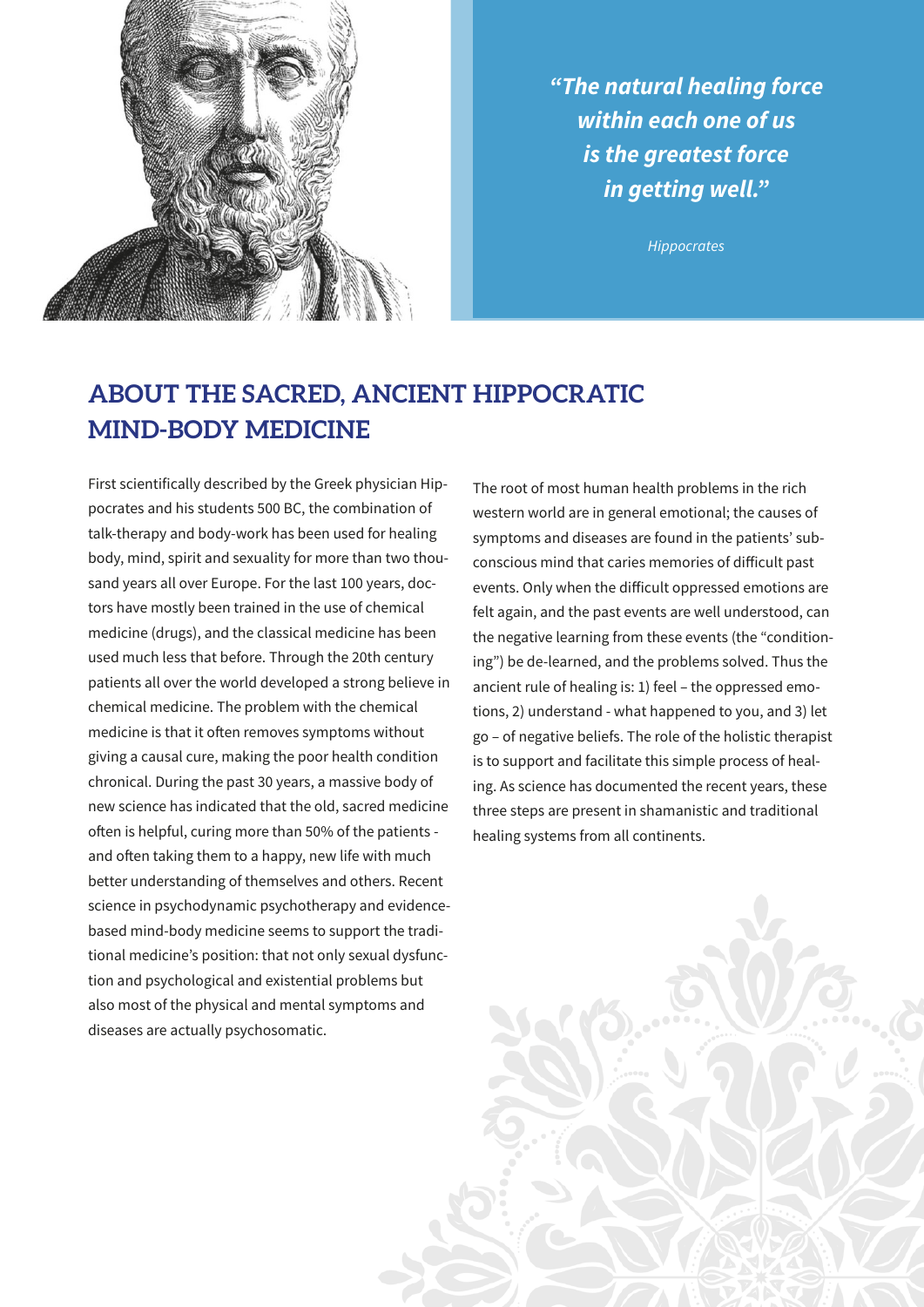### **PRACTICAL REMARKS FOR STUDENTS:**

- To get value for money, please devote yourself to this course.
- Please avoid small talks in the breaks and at home during the course. Avoid television, radio, and all distractions.
- Turn your phone and computer of for these five days.
- Wear comfortable, soft cloth.
- You can sweat nervously during the exercises where we are close. Please take a bath every morning before the course.
- Do not share with anybody outside the course what happens to you, until the end of the course.
- We are going to share the most difficult and intimate secrets; only by sharing in a safe space can we heal. Please fight your natural shyness and open up for the group.
- Please promise not to share what you learn about others on the course.
- Let us know if you use medical or other drugs at the beginning of the course.
- Body-work can happen with cloth on, in underwear or naked dependent of your needs.
- Please be aware that some exercises may include nudity

### *References*

*1. Jones WHS. Hippocrates. Vol. I–IV. London: William Heinemann, 1923- 1931.*

*2. Leichsenring F, Leibing E. Psychodynamic psychotherapy: a systematic review of techniques, indications and empirical evidence. Psychol Psychother 2007;80(Pt 2):217-28.* 

*3. Leichsenring F, Rabung S, Leibing E. The efficacy of short-term psychodynamic psychotherapy in specific psychiatric disorders: a metaanalysis. Arch Gen Psychiatry 2004;61(12):1208–16.*

*4. Leichsenring F, Rabung S. Effectiveness of long-term psychodynamic psychotherapy: a meta-analysis. JAMA 2008;300(13):1551-65.*

*5. Leichsenring F. Are psychodynamic and psychoanalytic therapies effective? A review of empirical data. Int J Psychoanal 2005;86(Pt 3):841-68.*

*6. Ornish D, Brown SE, Scherwitz LW, Billings JH, Armstrong WT, Ports TA, et al. Can lifestyle changes reverse coronary heart disease? Lancet 1990;336(8708):129–33.* 

*7. Ornish D. Love and survival. The scientific basis for the healing power of intimacy. Perennial, NY: HarperCollins 1999.*

*8. Deepak Chopra D , Ornish D, Roy R And Weil A. Alternative' Medicine Is Mainstream. The evidence is mounting that diet and lifestyle are the best cures for our worst afflictions. Wall Street Journal 2010-01-09 http://online.wsj.com/article/SB123146318996466585.html (Accessed 2010-10-24)*

*9. Ornish D. Avoiding revascularization with lifestyle changes: The Multicenter Lifestyle Demonstration Project. Am J Cardiol. 1998 Nov 26;82(10B):72T-76T.*

*10. Frattaroli J, Weidner G, Dnistrian AM, Kemp C, Daubenmier JJ, Marlin RO, Crutchfield L, Yglecias L, Carroll PR, Ornish D. Clinical events in prostate cancer lifestyle trial: results from two years of follow-up. Urology. 2008 Dec;72(6):1319-23. Epub 2008 Jul 7.*

*11. Ventegodt S, Merrick J. Principles of holistic psychiatry. A textbook on evidence-based holistic medicine for mental disorders. New York: Nova Sci, 2010.*

*12. Ventegodt S, Merrick J. Sexology from a holistic point of view. A textbook of classic and modern sexology. New York: Nova Sci, 2011.*

*13. Ventegodt S, Merrick J. Textbook on Evidence-Based Holistic Mind-Body Medicine: Basic Philosophy and Ethics of Traditional Hippocratic Medicine. New York: Nova Science, 2012.*

*14. Ventegodt S, Merrick J. Textbook on Evidence-Based Holistic Mind-Body Medicine: Basic Principles of Healing in Traditional Hippocratic Medicine. New York: Nova Science, 2012.*

*15. Ventegodt S, Merrick J. Textbook on Evidence-Based Holistic Mind-Body Medicine: Healing the mind in Traditional Hippocratic Medicine. New York: Nova Science, 2012.*

*16. Ventegodt S, Merrick J. Textbook on Evidence-Based Holistic Mind-Body Medicine: Holistic Practice of Traditional Hippocratic Medicine. New York: Nova Science, 2013.*

*17. Ventegodt S, Merrick J. Textbook on Evidence-Based Holistic Mind-Body Medicine: Research, Philosophy, Economy and Politics of Traditional Hippocratic Medicine. New York: Nova Science, 2013.*

*18. Ventegodt S, Merrick J. Textbook on Evidence-Based Holistic Mind-Body Medicine: Sexology and Traditional Hippocratic Medicine. New York: Nova Science, 2013.*